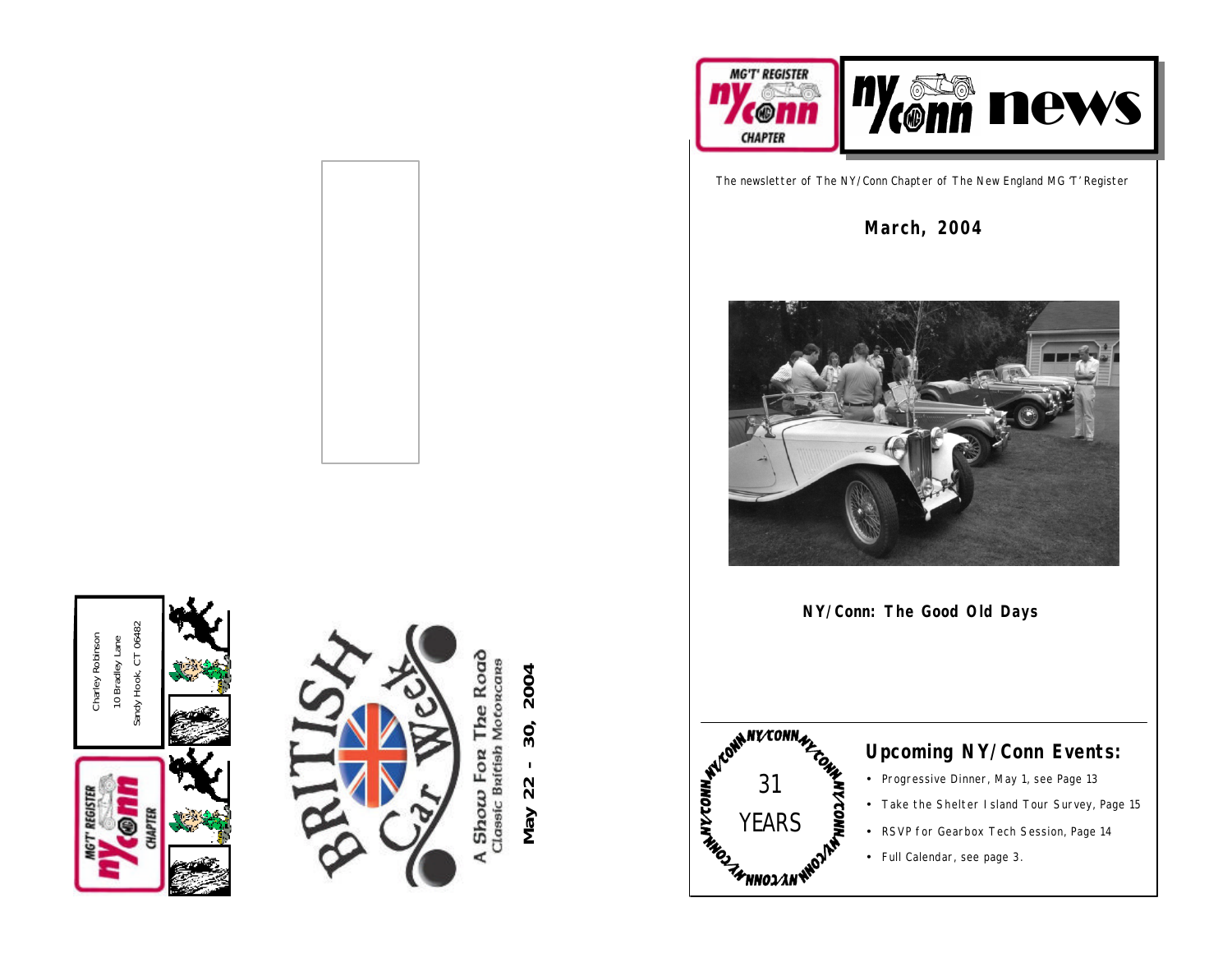

Page 2



NY/Conn Website: http://nyconnsite.com

### **Charley Robinson**

*Managing Director Editor (Newsletter)* 10 Bradley Lane Sandy Hook, CT 06482 203-270-1244 charleyrob@charter.net

#### **Jan Hurd**

*Photologist* 11 Partridge Drive Ridgefield, CT 06877 (203) 438-2796 sanjanhurd@sbcglobal.net

## **Andrea Fanelli**

*Membership Treasurer* 356 E. Grassy Sprain Road Yonkers, NY 10710 914-961-7105 acf49@aol.com

#### **Webmaster**

**We need a computer savvy volunteer to become the chapter's webmaster. Please contact Charley Robinson.**

#### **Membership**

All memberships expire at the end of November. If you missed the Holiday Party and haven't yet sent in your dues, please do so now. Send cash or a check made payable to Andrea Fanelli. (See her address above). All NY/Conn members should also be current members of The New England MG 'T' Register, PO Box 1957, Cary, NC 27512-1957; 919-851-3030; fax: 919-858-0386, email: athomas990@aol.com, or on the web at http://www.nemgt.org.



### *The NY/Conn Chapter of*

*The New England MG 'T' Register Supports the Knudson Churchill Scholarship Trust The fund is to be offered annually to qualified candidates seeking a higher education in the disciplines of journalism or automotive technology.* 

*To make a direct, tax-deductible contribution or for more information, contact: The Knudson Churchill Scholarship Trust, 26 Mountain Road, Wilton, CT 06897-4912*



# **Shelter Island Tour**

Ann and Dick DiRenno are looking for some feedback on their proposed a Shelter island Tour. Do you want a two-day event or a one day? Some background info: Shelter Island is a small island nestled in between the North and South forks on the eastern end of Long Island. One-third of the 8,000-acre island is owned by The Nature Conservancy in a forever wild state, with four trails, for nature study and birdwatching, varying in length from 1.5 miles to 11 miles. Three deepwater harbors with marinas serve those arriving by boat.

A very tentative and flexible schedule might include, based on participants interests: meet in Bridgeport for ferry ride to Long Island, drive from Port Jefferson to Greenport, LI with possible stops at wineries along the way, ferry ride from Greenport, LI to Shelter Island. Once on Shelter Island there are myriad activities to be pursued: lunch at DiRenno's (check out their newly redecorated kitchen), maybe a clam bake or a simple meal at a local restaurant, tour the island at the leisurely speed limit of 35MPH, hike the trails, go to the beach, whatever.

## **June 19 and/or 20 RSVP to Ann DiRenno ASAP**

There are financial and time considerations to this decision as well. It will probably take everyone between 30 mins. to an hour to get to the Bridgeport ferry. The ferry ride is 1 1/2 hours and costs about \$52 one-way for car, driver and one passenger. It is about 45 miles from Port Jefferson to Greenport, LI so it would take an hour or more, depending on winery stops. The Greenport ferry cost about \$8 round trip for car & driver. Add \$1 for each passenger. It takes about 15 mins. The first ferry out of Bridgeport is at 6:30AM and the last one back on Sat. night is 9:00PM.

To fully enjoy the amenities of the island, you might consider an overnight stay, but it will probably be expensive and many of the B&B's may require a 2-night minimum (check it out on the web at: www.shelter-island.net). Think about it and then call Ann or Dick with answers to: 1) Would you go? 2) 1 day or 2? 3) Sat. or Sun.? 4) Preferred activities? 5) Random thoughts? "What ever members want to do is fine with us...We just want to know so we can plan a fun trip." **Call (914) 762-0698 or email: annrichdr@msn.com.**



"Yeonn OMATER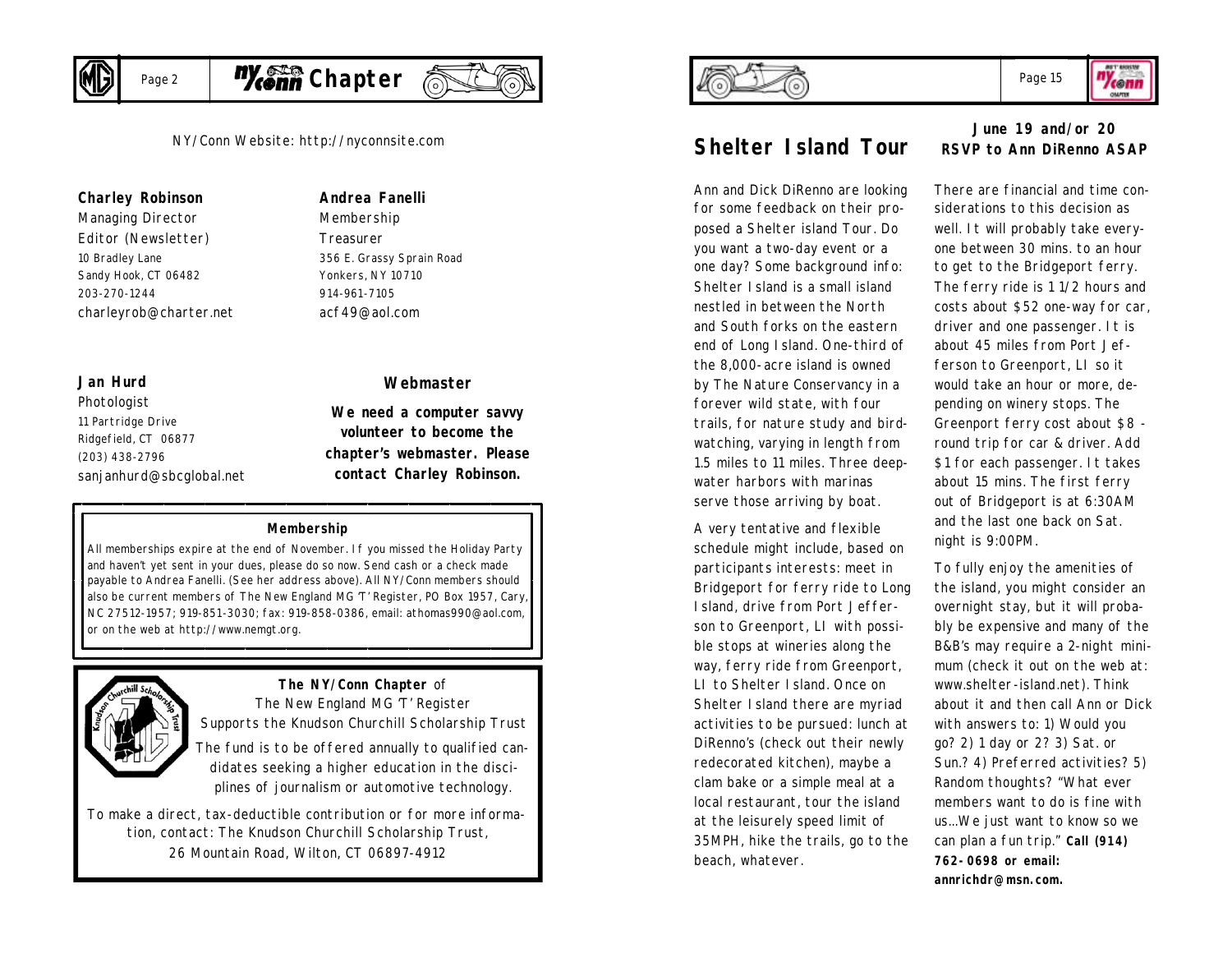

## **Gearbox Tech Session**



**May 9, 2004 1 PM to 4 PM RSVP by Wednesday, May 5 to Charley Robinson**

**John Esposito, of Quantum Mechanics, Ltd**., has offered to conduct tech sessions for NY/ Conn members at his shop in Monroe, CT. John specializes in transmissions, overdrives and differentials and, in addition to MGs, services most British marques, including Austin-Healey, Mini, English Fords, Morris, Triumph, Jaguar, Morgan, Lotus and Rover. John has conducted many tech sessions for the New York MG groups and, thanks to Ed Callo who ran into John at Lime Rock, is now happy to accommodate our group.

For this first session, John will

| <b>Gearbox Tech Session RSVP</b>                                                                                                                                                                                                                                                                                                                                                                                                             |
|----------------------------------------------------------------------------------------------------------------------------------------------------------------------------------------------------------------------------------------------------------------------------------------------------------------------------------------------------------------------------------------------------------------------------------------------|
| May 9, 2004, 1 PM to 4 PM                                                                                                                                                                                                                                                                                                                                                                                                                    |
|                                                                                                                                                                                                                                                                                                                                                                                                                                              |
|                                                                                                                                                                                                                                                                                                                                                                                                                                              |
| $\begin{array}{lllllllllll} \hline \text{S} & \text{May 9, 2004, 1 PM} \\ \hline \text{S} & \text{1} \\ \text{S} & \text{1} \\ \text{S} & \text{2} \\ \text{S} & \text{3} \\ \text{S} & \text{5} \\ \text{S} & \text{1} \\ \text{S} & \text{1} \\ \text{S} & \text{1} \\ \text{S} & \text{1} \\ \text{S} & \text{1} \\ \text{S} & \text{1} \\ \text{S} & \text{2} \\ \text{S} & \text{1} \\ \hline \text{S} & \text{1} \\ \hline \end{array$ |
|                                                                                                                                                                                                                                                                                                                                                                                                                                              |
|                                                                                                                                                                                                                                                                                                                                                                                                                                              |
|                                                                                                                                                                                                                                                                                                                                                                                                                                              |
|                                                                                                                                                                                                                                                                                                                                                                                                                                              |

walk us through the inner workings of the MG gear box, including what to look for when buying a used transmission and what do different noises, etc. indicate about the problems inside.

John will cover some of the general problems he runs into with these gearboxes, but welcomes specific questions you may have. If time permits, we'll do an actual rebuild of a transmission.

Please RSVP for this tech session and submit, if possible, specific questions by Wednesday, May 5 to Charley Robinson: charleyrob@charter.net; 203-270- 1244.

> **Quantum Mechanics** 505 Wheeler Road Monroe, CT 06468 203-459-9612

#### **Directions: From I-84:**

Take Exit 11, turn right at bottom of ramp, turn right onto Rt. 34, after about 5 mi. turn right onto Rt. 111, turn right onto Old Coach Rd, turn left onto Wheeler. **From the Merritt:** Take Rt. 25N, turn right onto Rt. 11, go about 4 mi. turn slight left onto Wheeler Rd.



"Yeonn **OMATER** 

|                |     |                | <b>March 2004</b> |            |     |     |
|----------------|-----|----------------|-------------------|------------|-----|-----|
| Sun            | Mon | Tue            | Wed               | Thu        | Fri | Sat |
|                | 1   | $\overline{c}$ | 3                 | $\sqrt{4}$ | 5   | 6   |
| $\overline{7}$ | 8   | 9              | 10                | 11         | 12  | 13  |
| 14             | 15  | 16             | 17                | 18         | 19  | 20  |
| 21             | 22  | 23             | 24                | 25         | 26  | 27  |
| 28             | 29  | 30             | 31                |            |     |     |

## **Schedule of Events** (NY/Conn events in bold)

#### **March Event Cancelled**

Unfortunately, the Grahams will not be able to host the March event that I had volunteered them for at the annual Holiday Party. There is a possibility that we'll see their names on the calendar for later in the year, although this possibility remains remote as Frank will take over as the head of the state dental association at the end of June. Good luck with that and we hope that you will be able to find time to join with your MG friends at some of our future events.

- March 27: Tech Session, The Panel Shop, Stratford, CT 203-377- 6208. (See article in this issue.)
- May 1: **Progressive Dinner, Callo's-Hurd's-Mesendahl's**
- May 1-2: Rhinebeck 2004 Sat:-Rods & Customs; Sun:-Antiques & Classics, Duchess County Fairgrounds, Route 9, Rhinebeck, NY. Info: Joe-845-876-3554 (6-9PM)
- May 8: Cecil Kimber Birthday Run. (See flyer in this issue.)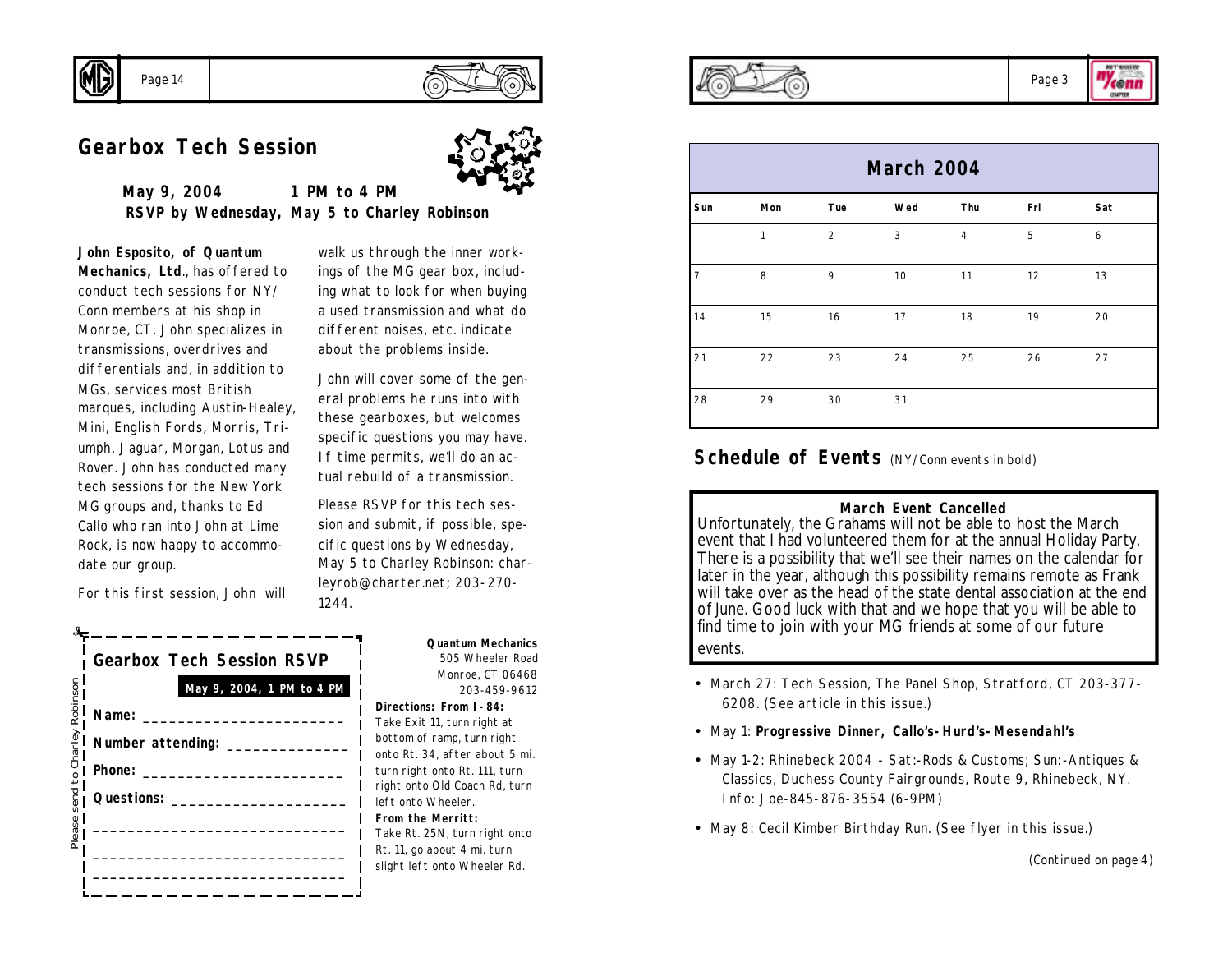

## **Schedule of Events**

*(Continued from page 3)*

- May 9: (1 PM 4 PM) **Gearbox Tech Session**. John Esposito of Quantum Mechanics, Monroe, CT, Troubleshooting & rebuild session.
- May 21-23: Dare to Be British 2004, Brits On The Hudson, Lime Rock. Contact Jon Rubel, 718-891-5776.
- May 21-23: Import, Kit/Replicar Carlisle, Fairgrounds, Carlisle, PA. www.carsatcarlisle.com
- May 22-30: British Car Week http://users.arczip.com/zntech/ britishcarweek.html
- *May 23: Friedler's Thumbs-Up tour*
- June 6: "British by the Sea", Harkness Memorial State Park, Waterford, CT. The site includes beautiful gardens with flowers donated and planted by the club.
- June 12-13: Hildene Car Show, Manchester, VT
- June 13: British on the Green, Cape Cod Show
- June 20: **Shelter Island Tour** (See article in this issue.)
- June 24 to 27: MG2004, North American MGB Register (NAMGBR) National meet - Parsippany, NJ. http://www.mg2004.com
- June 27: British Car Day, Larz Anderson Museum, Brookline, MA. www.mot.org.
- July 7-11: **GOF Mk 76**, Strasburg, PA. Contact The New England MG 'T' Register, Charlie Searles, 57 Washington Rd., Pittsford, NY 14534; email: csearles@rochester.rr.com
- July 14 to 18: North American MGA Register (NAMGAR) GT (their national meet) - Cromwell, CT. www.nutmegnamgar.com

*(Continued on page 6)*





# **English Motorcars**

Featuring the Goodwood Revival and the Castle Combe Circuit

## **10 Days: September 3-12, 2004**

From the modern factory floors of Aston Martin to the grounds of two historic racing circuits, come experience Britain's love of the motorcar. England is home to luxury cars and screaming-fast sports cars alike, as well as some of racing's most famous names such as Stirling Moss, Mike Hawthorn, and Graham Hill.

During this grand survey of English motor sport, trace the English motorcar from its historic roots to modern forms, visit some of the world's finest automobile collections, and experience the exhilaration of racing at its best.

## **RATES:**

| Tour Cost                            | \$5,950 |
|--------------------------------------|---------|
| For a single room add                | \$1,595 |
| Roundtrip airfare (New York, London) | \$ 550  |

Check it out on the web at: http://smithsonianjourneys.org/ international/090304motorcar.asp

## **Callo-Hurd-Mesedahl Progressive Dinner Slated for May 1**

Details and maps will follow in next months issue, but you can begin to whet your appetites at the thought of Marion and Ed Callo's appetizers, a main course by Sandy and Jan Hurd or surely scrumptious desserts from Valerie and Kurt Mesedahl.

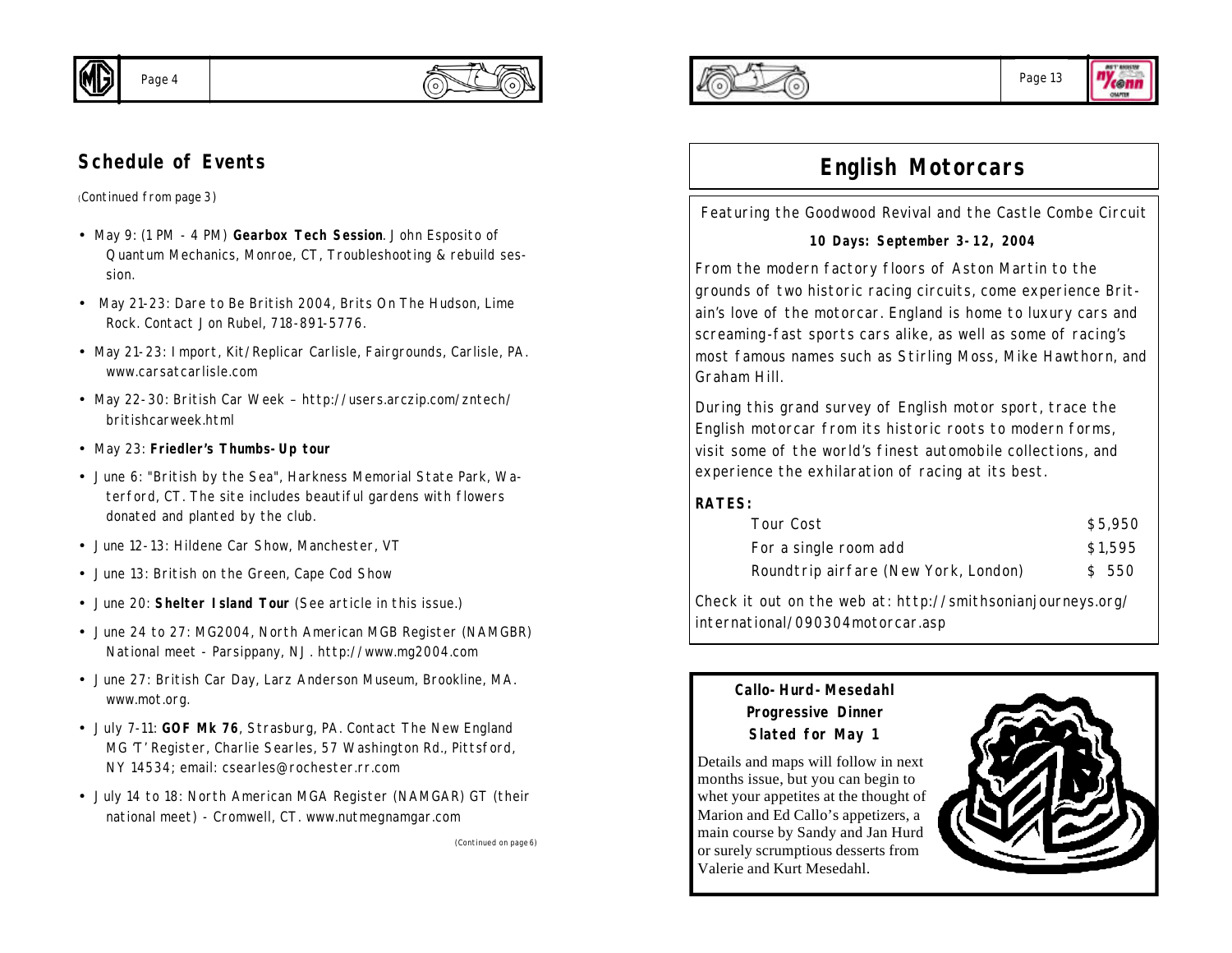

# **Classifieds**

## **For Sale**

The **1951 TD** in Vermont is still for sale (previously advertised in the October newsletter). The price has been reduced from \$7500 to \$6900. The chassis including the running gear is done; sheet metal, except for the tub, is in primer. Many new parts including bumpers, exhaust system and five new tires. This is a good project car with much of the dirty work already done. Car is in Springfield, Vermont. Contact the owner Gerry Gagnier, 249 Brockway Mills Road, Springfield, VT 05156; 802-885-5474; gcgagnier@vermontel.net.

For info contact Jan Hurd: sanjanhurd@sbcglobal.net.

## **Wanted**

 Complete **MGA rear axle** assembly for a disc wheel car and 5 MGA disc wheels. Contact Len Fanelli, 356 E. Grassy Sprain Road, Yonkers, NY 10710; 914- 961-7105; laf48@aol.com

 **1953 TD**, pristine condition with <50k miles, Forest Green or Royal Blue with Tan leather. The more closely your car matches these conditions, the more it will be worth to me. Will pay a 5% finder's fee (up to \$1,000) leading to purchase and delivery of car. Contact J.I. Moreland, Jr., 428 Rockefeller Road, Lake Forest, IL 60045-3137; 847-295- 4761; fax 847-295-4763; email: iimoreland@msn.com

## **Desperately Wanted - Webmaster**

We currently have a website, but the information on it is extremely limited and dated. Your primary task would be to pull info off the monthly newsletter and paste it on the website. Even if we just get the calendar of events up there it will be better than what we have now. I may even be able to save the newsletter in a web-based format, if only someone shows me how.

If anyone wants to volunteer for this position (we've even saved you a box of your own on page 2) or has words of advice, please contact Charley Robinson.



## **2004 Busy Year For Northeast MG Enthusiasts**

Several, must attend events, both local and national, are occurring in our back yard.

**British by the Sea**, the Connecticut MG Club's 17th annual gathering and display of British cars, trucks and motorcycles will be on Sunday June 6th 2004. They expect more than 350 vehicles in 40 classes displayed on the front lawn of Harkness Memorial State Park in Waterford Ct. Entry fee is \$12. Contact: 1- 860-693-4249 or on the web: <MGTD52@comcast. net>

The **North American MGB Register** is holding its 13th annual national convention at the Parsippany Hilton in Parsippany, NJ from June 24 through the 27th. Hosted by MG Car Club Central Jersey Centre, the event will feature Concourse Judging, Popular Vote Car Show, tours of Manhattan, an outdoor picnic and awards banquet. Event is open to all MG's and other British Vehicles. Early bird registration ends May 1st. Entry fees vary. (Details at www.mg2004.com.) Contact: B. O'Connor at 973-540-7314 (Day) or 973-729-2714 (Evening) or email bfo@spsk.com.

The **North American MGA Register,** hosted by the Nutmeg

Chapter, will hold GT-29 in Cromwell, CT from July 14th through the 18th. This looks to be a terrific event with castle tours, river dinner cruise, car show, tech sessions, a casino bus trip and tours right here in central Connecticut. Check out their website at: www.nutmegnamgar.com for a schedule of events and a registration form.

MG is the featured marque at the 2004 Zippo Vintage Grand Prix at Watkins Glen. The **NEMGT Register's GOF Mk 77**  is being held in conjunction with this not-to-be-missed event. Make your reservations early as this Sports Car Vintage Racing Association (SVRA) event is expecting the largest field of MG racers ever assembled. If it's like the last Watkins Glen event, you can expect to see lots of vintage MG racers, as well as regular street machines, joining in for the downtown street festival. In addition to the GOF, the MG Vintage Racers (MGVR) have pledged their full support and have designated it as their Focus Event for 2004. (Details at MGVR.org, SVRA.com, theglen.com, Watkins Glen International 607-535- 2486, Schuyler County Chamber of Commerce 1-800-607-4552.

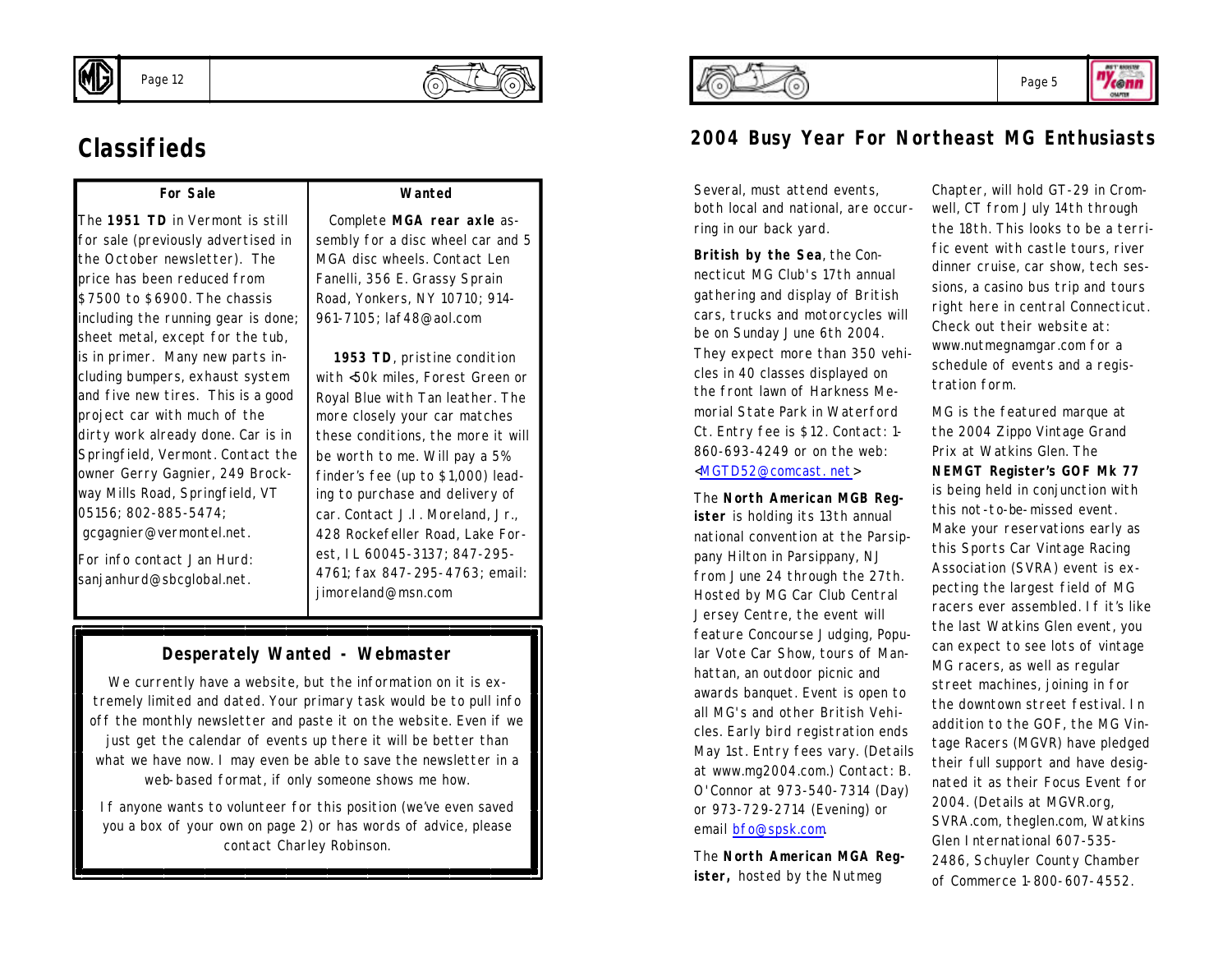

*(Continued from page 4)*

- July 24: **Fanelli's**
- August 14: **Beck/Robinson**
- August 15: MG-Rover Day, Larz Anderson Museum, Brookline, MA. www.mot.org
- September 3-7: Lime Rock Vintage Festival, Lime Rock Park, CT.
- September 8-12: **GOF Mk 77**, Painted Post, NY. Contact The New England MG 'T' Register, Charlie Searles, 57 Washington Rd., Pittsford, NY 14534; email: csearles@rochester.rr.com
- September 16-19: British Invasion, Stowe, VT. MG is the featured marque at NE's largest British Car Show & Celebration. www.britishinvasion.com
- September 19: Southbury Antique Car Show & Swap Meet, Southbury, CT
- September 25: **Kirk's—The Bocce Ball**
- October 2-3: CT MG Club Pre-Columbian Charity Run. The CT MG Club is planning a scenic two-day tour of the CT countryside. There will be a \$20 entry fee per car which will be donated to the CT Food Bank. They are hopeful of a large donation made possible by the participation of any area car clubs, British or otherwise. It's a great tour and a worthy cause so please join in.
- October 9-11: British Legends Weekend. A terrific 3-day event hosted by The Cape Cod British Car Club. Check out their awesome website at: http://www.capecodbritishcarclub.org
- October 23: **Culture in the Country with Judy & Patricia** (Send your ideas for future outings to Judy Johnson.)
- December 5: (5 PM 10PM) **NY/Conn Holiday Party**, Tap Room, Chuck's Steak House, Danbury, CT.



"Yconn **OMATER** 

# **Parts From Europe** (Cont.)

*(Continued from page 10)*

only trying to build the reputation of our club everywhere. If you make any contacts with anyone who might be a future source for us, please call me with the information as soon as possible.

One last word. If for any reason, you can't find, or don't have a copy of the catalog you need, please call me. I probably have every catalog in the world. I will be happy to help you find the company and part number that will get that repair or restoration back on schedule. That's pronounced shed-u-el in British. Call too, if you have any questions.

I will make it easy for you. Here are some complete numbers that are really worth dialing:

**Anglo Parts:** Absolutely the best British car catalogs in the world. Marque specific: **1010** 

**297 011 32 15423783**. Ask for Chris or Bruno. Order their incredible full-color accessories catalog, too.

**Holden:** Original Lucas or any other electrical parts. Superb catalog: **1010 297 011 44 1885 488488**. Ask for Colin.

**Brown & Gammons Ltd:** Everything for the street or competition MG. **1010 297 011 44 1462 490049**. Ask for Ron Gammons.

**NTG Services:** Nice catalog, can get almost anything including NEW hand-made T series radiator shells. I have seen them, and they are perfect. **1010 297 011 44 1473 406031**. Ask for Mike Green.

**Call and order your catalogs now, and you can be pleasantly "surprised" with your holiday gifts. Don't forget to mention the Eastern New York MGA Club**.

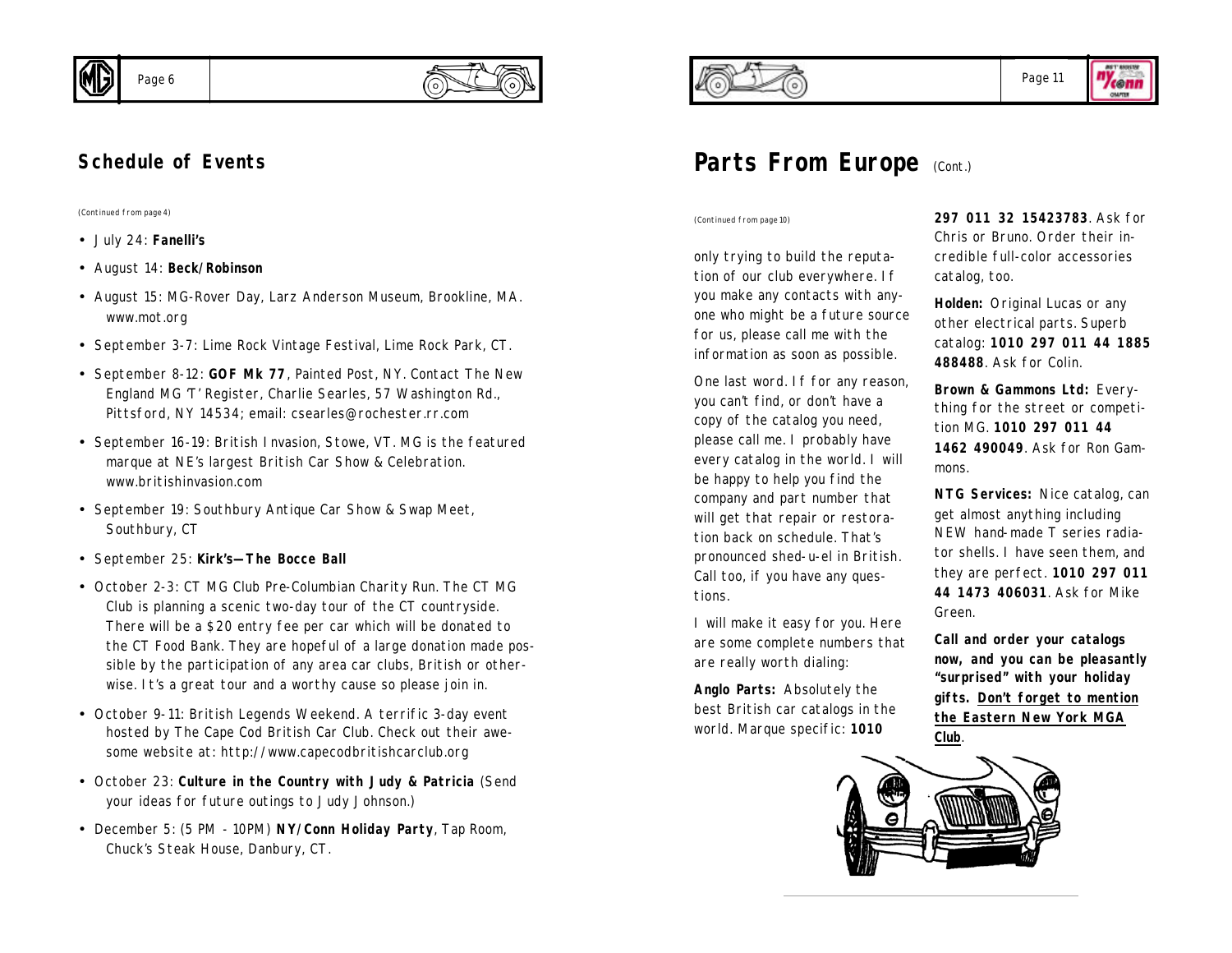

Page 10

## **How To Order Parts from Europe**

*Thanks to Jon Rubel and the Eastern New York MGA Club for the following reprint!*

"What's that", you say, "you can't find the parts you need, or the quality is not up to the standards of your restoration…: Well, fear not, I have the answer! Just call Europe. "What", you say, "blimey, he must be round the bend." The only time I go round the bend is when I'm driving my MG around the bend in the road.

Calling Europe is an acceptable method of solving a parts problem. The trick is to make it affordable. I have a 1010 number that can be used by anyone. And, it only costs 10 cents a minute. No, I am not on salary, nor am I getting a commission, or any form of remuneration for giving you this information.

I got my phone bill after calling British car magazine publishers, parts suppliers in the UK and others to gather awards and prizes for our Winterfest Dinner last February. A 20 minute call to the UK was \$2.10. It cost me more to call Nick O'Donohoe, John Jennings or Jim Dickson in New Jersey from Brooklyn, than it does to call Europe!

All you have to do is dial **1010**

**297** (Telco Development Group) **011** (International Operator) **32** (Country code for Belgium) then **15423783** (Anglo Parts) as listed [below]. … When you call, ask for Chris, and make sure that you tell him that you [were referred by] the Eastern New York MGA Club. … For a number in the UK, dial **1010 297 011 44** (Country code for the UK) **skip the 0 in the local number**, and dial the rest of the number. You can call any number listed in any of the British car magazines just this easily.

Just in case you forgot, as we do not reside in the UK, we do not pay the VAT. The shipping is a bit more, but you are getting a quality part that fits the way it should. My last order was from Holden. I ordered a pair of spring-loaded wing mirrors. They are exactly the same as those I bought for my MG in about 1970. The chrome plating is perfect, too. They carry everything you might need that is original Lucas, and much, much more.

Please remember to mention our club to whomever you speak. I am



**OMATER** 

**The Panel Shop Tech Session**

**Saturday, March 27, 2004 10:00 a.m. 1785 Barnum Avenue, Stratford, CT 203-377-6208 RSVP Charley Robinson - 1st 5 people only**

This year's demonstrations will include:

- How to properly cut out a rusted or damaged part of a panel.
- How to form repair section to replace it.
- How to weld repair section into panel.
- How to properly prepare the repaired panel for painting.
- Painting, the final step, will be done two ways:
	- Applying auto paint from spray cans.
	- Painting with professional equipment.

The Panel Shop is a specialized fabrication company capable of making repair sections or building complete car bodies in steel or aluminum. Principals Mark Barton and Steve Hall are Rolls Royce and Aston Martin educated panel beaters with more than 48 years of experience. The shop's equipment includes four antique English wheel machines, rollers, crimpers and other forming machinery. The use of these machines will be demonstrated along with techniques in MIG or TIG welding, free forming and swaging. The services the shop provides include the repair or fabrication of sheet metal body parts, tube or sheet metal chassis, bumpers and trim, ground effects and custom work, wood and steel framed body construction, mold and form fabrication and gas tanks.

Some of the work that has been in

the shop recently includes five Aston Martin DB5s, a 1968 Maserati Ghibi, a 1960 Cadillac, six Jaguar E Types, a 1937 Packard, a Ferrari GTO, a 356 Porsche, two Corvettes, an Alfa Romeo TZ, a Lamborghini Contach, a Mercedes Benz 190, a 1972 BMW 3.0, a 275 Ferrari GTB and a 1958 Rolls Royce Silver Cloud. There are also usually more than \$2,000,000 worth of motorcars in the Parking lot.

**Directions:** Take I-95 North to Exit 32. Drive down the ramp, cross the street, follow the hospital signs, and go around the half loop ahead onto West Broad Street. Go under I-95 and railroad trestle to the end of the road. At the T, turn left on Barnum Ave., make the immediate first left and park. **Car pooling is recommended.**